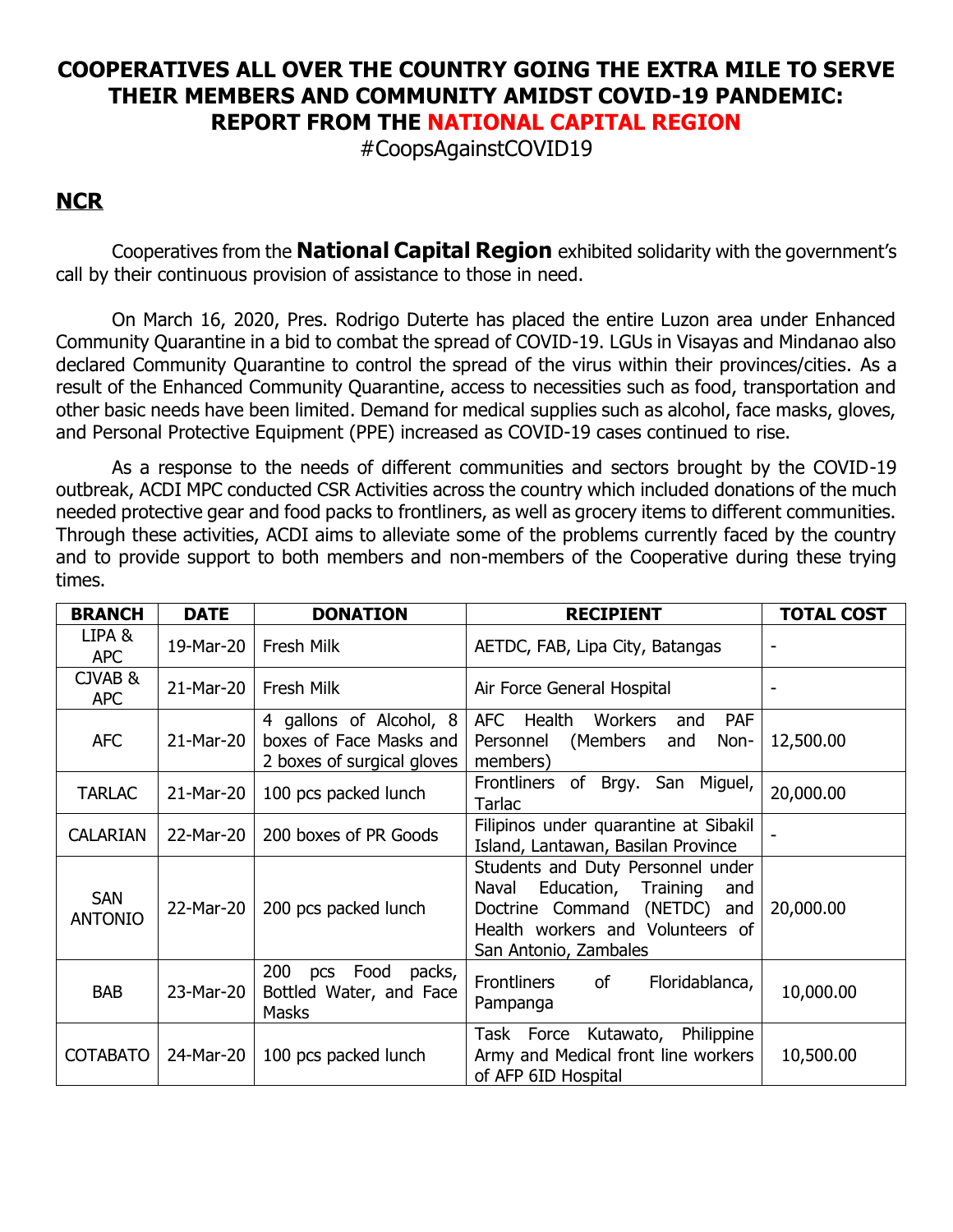| <b>BRANCH</b>  | <b>DATE</b>     | <b>DONATION</b>                                                | <b>RECIPIENT</b>                                                                                      | <b>TOTAL COST</b> |
|----------------|-----------------|----------------------------------------------------------------|-------------------------------------------------------------------------------------------------------|-------------------|
| <b>DAVAO</b>   | 24-Mar-20       | 200<br>pcs Snacks<br>and<br>Refreshments                       | Task Force Davao, Philippine Army                                                                     | 11,000.00         |
| <b>DIPOLOG</b> | 24-Mar-20       | Snacks and 7 sack of rice<br>(25kg each)                       | Zamboanga del Norte                                                                                   | 11,200.00         |
| <b>MBEAB</b>   | 24-Mar-20       | 100 pcs food pack                                              | Military Personnel under Security<br>Augmentation Force in Mandaue and<br>Lapu-Lapu City              | 13,000.00         |
| Pagadian       | 25-Mar-20       | Grocery Items                                                  | 67 Households at Purok 5, Raw-an<br>Point, Baroy, Lanao Del Norte                                     | 19,950.00         |
|                | 26-Mar-20       | Packed Foods and Water                                         | 60<br>Frontliners<br>stationed<br>for<br>checkpoint at Brgy. Libertad,<br>Kolambugan, Lanao del Norte | 13,800.00         |
|                |                 | Items,<br>Rice,<br>Grocery<br><b>Sanitizers and Face Masks</b> | 100 Pensioners under United Military<br>Pensioners<br>Retirees<br>Association<br>(UMPRA)              | 35,000.00         |
| Tacloban       | 01-April-<br>20 | 200<br>Food<br>packs<br>and<br>Water                           | Medical frontliners of Eastern Visayas<br><b>Regional Medical Center</b>                              | 14,000.00         |
| <b>MDAAB</b>   | 01-April-<br>20 | Fresh Milk                                                     | Cavite Naval Hospital                                                                                 |                   |

 ACDI-Lipa Branch, together with Aces Philproducers Corporation (APC), donated fresh milk to the Fernando Air Base Hospital of the Air Education Training and Doctrine Command (AETDC) for their health workers and security personnel.

A total of 500 liters of fresh milk were distributed to AETDC for the consumption of their frontliners.

ACDI-AFC Branch donated alcohol, face masks, surgical gloves, and PPEs to AFC hospital to protect their health workers and personnel as they served as frontliners.

ACDI-Tarlac Branch donated packed lunch to the frontliners serving in

Brgy. San Miguel, Tarlac City. The donation benefitted a total of 100 frontliners most especially those assigned at checkpoint areas.

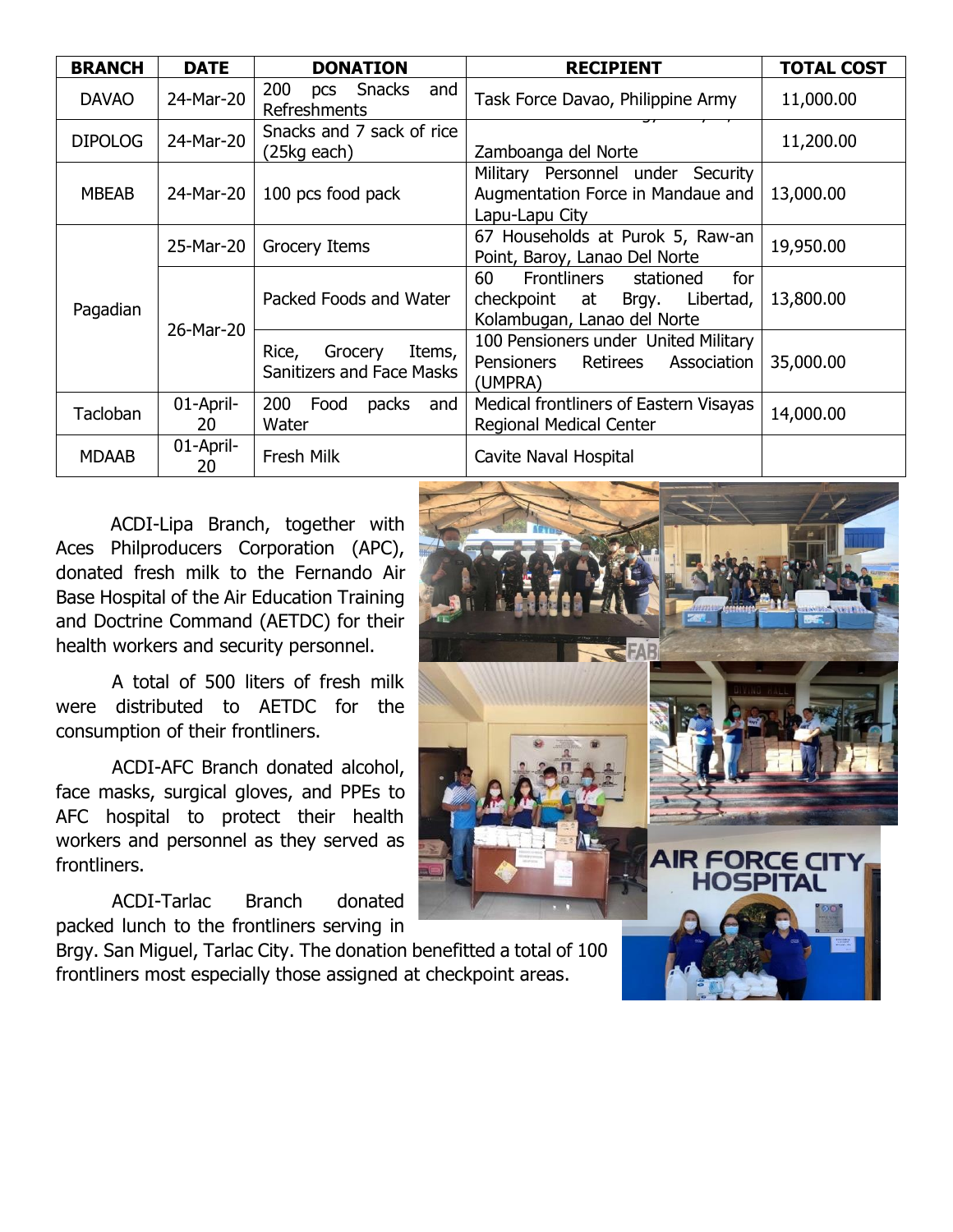ACDI-Calarian Branch donated 200 boxes of PR Goods to be given to Filipinos who are under quarantine at Sibakil Island, Lantawan, Basilan Province.

ACDI-San Antonio Branch donated 200 pcs packed lunch to the Naval Education, Training and Doctrine Command (NETDC) and to San Antonio, Zambales. The donations were distributed to the students and duty personnel of NETDC and to the health workers and volunteers of San Antonio, Zambales.

ACDI-BAB Branch handed over 200 food packs, bottled water, and face masks to the Municipality of Floridablanca, Pampanga for the benefit of their frontliners. Ms. Analyn Delos Trinos, head of ACDI-BAB Branch, handed over their donation to Hon. Michael Galang, Vice Mayor of Floridablanca, Pampanga.

ACDI-Cotabato Branch provided 100 pcs packed lunch for

frontliners under Task Force Kutawato, Philippine Army and 6ID Hospital in Awang, Datu Odin, Sinsuat, Maguindanao. Each unit was able to receive 50 food packs which was handed over by Ms. Vhe Ann Pedroso, head of ACDI-Cotabato Branch.

ACDI-Cotabato Branch donated

200 pcs of snacks and refreshments for frontliners under Task Force Davao, Philippine Army. Ms Yenda Glenn Oro, head of ACDI-Davao Branch, handed over their donation to MAJ Damaso Enano, PA, S4 Officer of Task Force Davao.

ACDI-Dipolog Branch donated snacks and 7 sacks of rice to Brgy. Sicayab, Zamboanga del Norte for the consumption of their frontliners.

ACDI-MBEAB Branch distributed 100 pcs food packs for military personnel currently serving as frontliners in different areas in Mandaue City and Lapu-Lapu City. Military personnel stationed at the Mactan-Cebu International Airport and in checkpoint areas received food packs donated by the ACDI-MBEAB Branch.

ACDI-Pagadian Branch donated various items such as food packs, rice, grocery items, sanitizers and face masks to frontliners and households from different communities in Lanao del Norte and pensioners coming from the United Military Pensioners Retirees Associations (UMPRA). A total of 227 recipients were able to benefit from the donation of ACDI-Pagadian Branch.